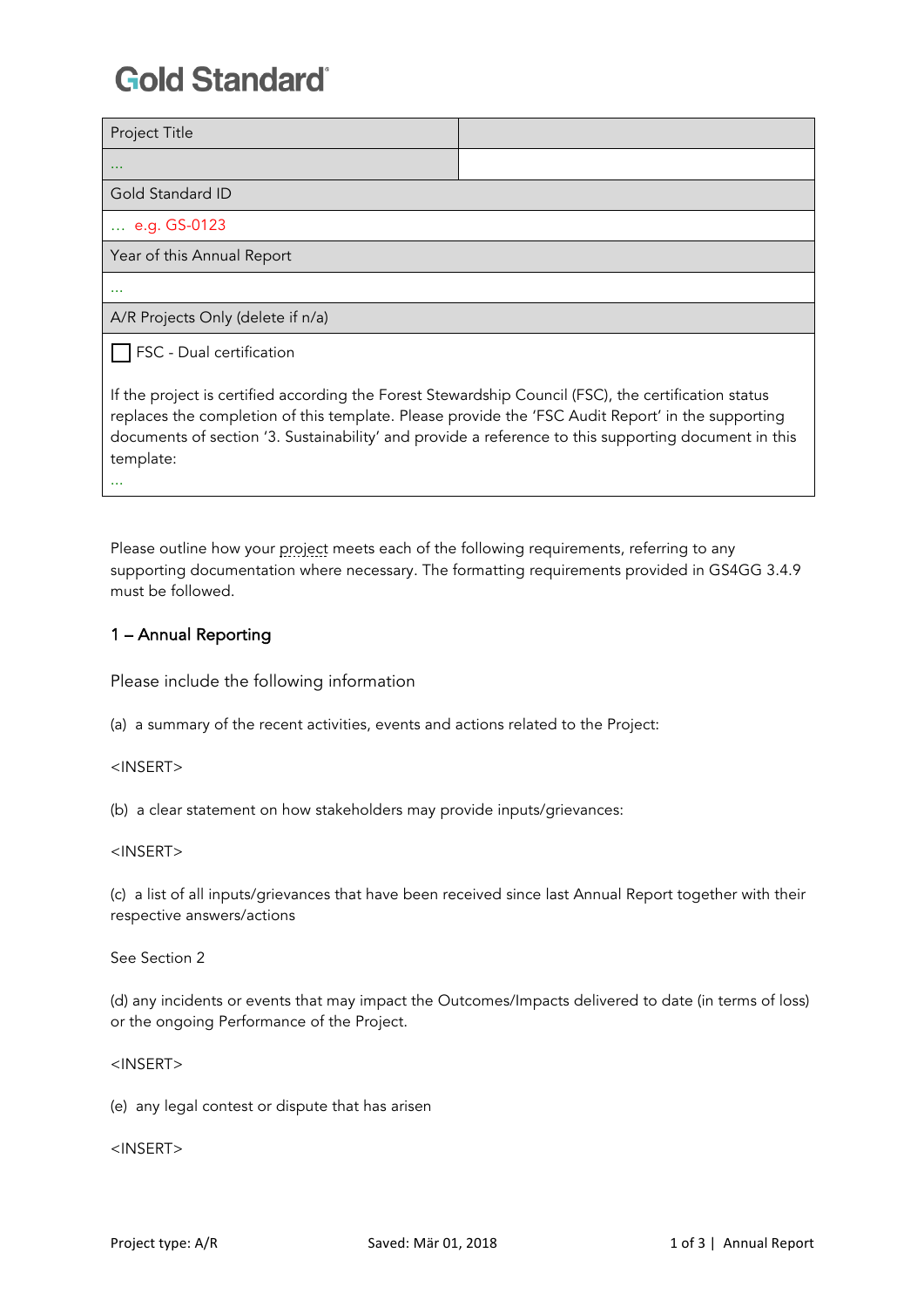# **Gold Standard**

(f) any updates to the Key Project Information, Project Design Document, Monitoring & Reporting Plan and any other supporting documentation

<INSERT>

(g) a brief descriptive summary of all monitoring information collected during the year

#### <INSERT>

(h) list of stakeholders (with contact details) who will receive the 'Annual Report'

#### <INSERT>

(i) any update of the 'Project Participants & Secured Titles' (in case of changes)

<INSERT>

| <b>Date</b> | <b>Comment</b>                           | <b>Action</b><br>requested<br>from project<br>owner                         | <b>Response from project</b><br>owner                                                                                                                                                                                         | Person<br>designated with<br>responsibility by<br>project owner                                           | <b>Issue resolved?</b>                                                                         |
|-------------|------------------------------------------|-----------------------------------------------------------------------------|-------------------------------------------------------------------------------------------------------------------------------------------------------------------------------------------------------------------------------|-----------------------------------------------------------------------------------------------------------|------------------------------------------------------------------------------------------------|
|             | Explanation of<br>problem or<br>comment. | What would<br>the<br>stakeholder<br>like to see<br>change/stay<br>the same. | Explanation from the<br>project of what they will do<br>in response to the<br>comment. This may be an<br>explanation as to why the<br>project is unable to<br>respond/does not see the<br>problem as necessary to<br>address. | Identification of<br>who will take<br>responsibility for<br>responding AND<br>monitoring of the<br>issue. | This could be<br>confirmation from the<br>person who made the<br>complaint, or the<br>project. |
| $\cdots$    | $\cdots$                                 | $\cdots$                                                                    | $\cdots$                                                                                                                                                                                                                      | $\cdots$                                                                                                  | $\cdots$                                                                                       |